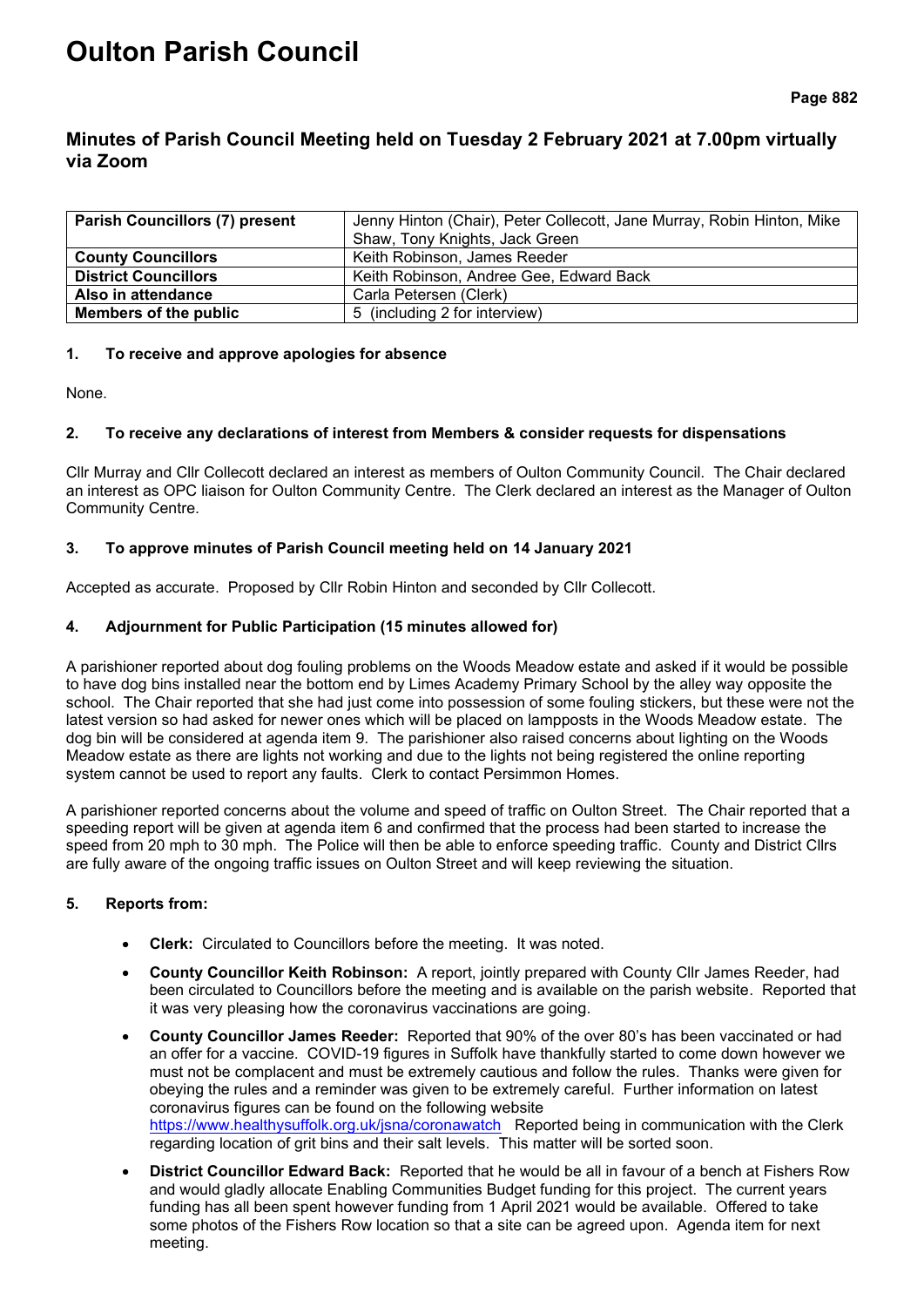- **District Councillor Andree Gee:** Reported having had her coronavirus vaccination that day and the process was carried like a military operation. Reminded Cllr Collecott of the importance for Oulton Community Centre to submit their Enabling Communities Budget grant application form before the end of February 2021.
- **Neighbourhood Plan Working Group:** The Chair reported that the NP WG had been remarkably busy reviewing the final versions of the Design Codes and Housing Needs Assessment reports. A virtual meeting had been held with Kerry Blair at ESC regarding the Jenkins Green pond. A list of responsibilities has now been prepared by the Friends of Jenkins Green and passed onto ESC for their consideration. Bird boxes have been installed at the pond. Due to coronavirus, there has not been much progress with the telephone box. Location for benches have been considered by the WG and these will be considered by Council at agenda item 9. Thanks were given to all the WG for their hard work.
- **Oulton Community Centre:** Cllr Collecott reported that the Community Centre is currently closed and unfortunately there is no sign of it being able to open for the moment. The roof needs urgent repair and independent advice was sought to look over the roof quotes. Carla Petersen has sent a letter to each of the companies asking for revised criteria so that the quotes are on a like for like basis. A virtual meeting will be held in a few weeks' time and a contractor will be appointed. Wi-fi is going to be installed and Cllr Knights has provided some particularly good advice and suggestions on this. Currently looking to source quotes for this project. The replacement of 6 windows has not yet been carried out due to coronavirus. Carla Petersen to complete the Enabling Communities Budget joint application form for the help with roof repairs funding from County Cllr James Reeder, District Cllr Andree Gee and District Cllr Eddie Back.

#### **6. Highways:**

#### • **To receive a report on outstanding highways issues**

The potholes on Hobart Way were reported on 20 November 2020 and then chased up again on 19 January 2021. Highways have confirmed that the works are on their schedule.

Bridge Road will be closed again to redefine the road markings on the roundabout.

The SID board funding is in place and County Cllr Keith Robinson had circulated board options for Council to consider. A pole site from the roundabout on Somerleyton Road towards the Blue Boar will need to be confirmed. It was agreed that the following should be ordered from Westcotec – the SID supplier: SID board, post, 2 x clips/brackets, Bluetooth download function and a padlock set. Clerk to action.

Cllr Robin Hinton expressed concerns about the hedges on Oulton Road North that are making it difficult to have a clear view. It was confirmed that this hedge is the landowner's responsibility.

Discussion took place about the possibility of siting the SID on Somerleyton Road in the direction from Aldi to the roundabout. It was confirmed that there is not enough room on the pavement for a SID post. Agreed to investigate other location options.

The Police are helping with setting up small Speedwatch groups who will be trained how to safely use the handheld speed device. OPC to consider joining or setting up their own Speedwatch group. The Police have confirmed that they would like to attend a physical PC meeting when they are possible.

#### • **To receive Speed Indicator Device (SID) results**

Cllr Knights and Cllr Robin Hinton have been keeping a close eye on the statistics which have been downloaded off the SID. A presentation of the results was given to those in the meeting. The presentation covered SID results for Oulton Street and Sands Lane, weekly and daily statistics, recent correspondence from PC Yeldham, guide to lorry types and weights and the Suffolk Lorry Route Network. It is hoped that when the Third Crossing is built that it will help to alleviate some of the traffic through Oulton Street. Latest SID statistics are available on the website,

County Cllr Keith Robinson and County Cllr James Reeder left at 8.14 pm.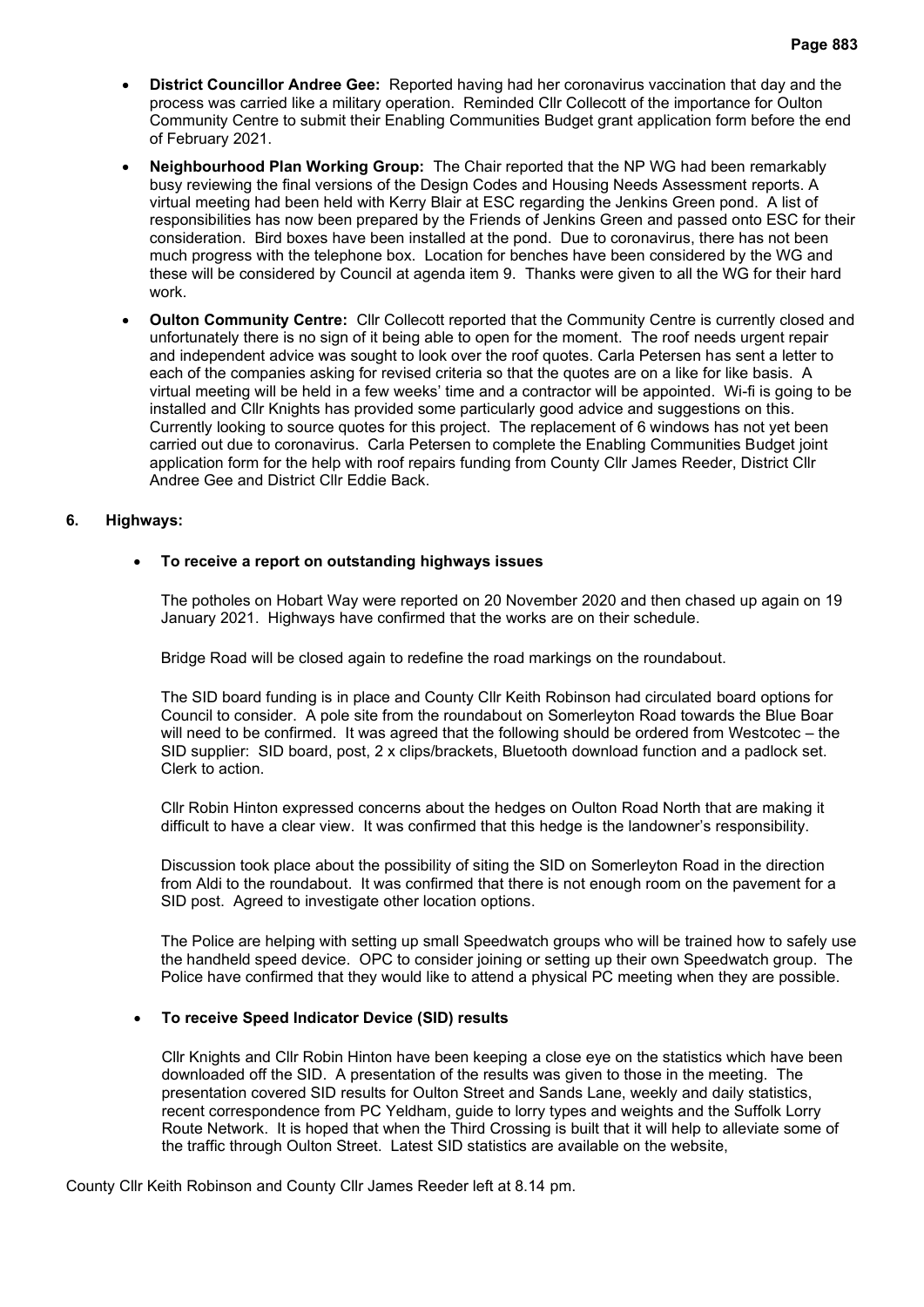## **7. Planning**

#### • **To receive new planning applications and make comment**

The following planning applications have been considered outside of a PC meeting by the OPC Planning Working Group and further details are on the OPC website:

**DC/20/0158/FUL** Grampian Way, Lowestoft, NR32 3EP. Remove conservatory and construct new kitchen/dining room extension.

**Survey for North of Lowestoft Garden Village** – The consultation is online and further details can be found at<https://www.northoflowestoft.co.uk/>The closing date for comments is 15 February 2021. A virtual meeting will be held by the OPC Planning Working Group and they will submit comments on behalf of OPC. Proposed by Cllr Collecott and seconded by Cllr Robin Hinton.

#### • **To receive results and updates on outstanding applications**

None

## **8. Finance:**

- **To receive the income and expenditure figures as at 31 January 2021 –** It was noted.
- **To note the bank balance as at 31 January 2021 -** £52910.98
- **To note receipts** None.
- **To consider any grant applications** None.

#### • **To approve payments.**

All expenditure approved. Proposed by Cllr Robin Hinton and seconded by Cllr Knights.

| Payee                             | Value    | <b>Description</b>                         |
|-----------------------------------|----------|--------------------------------------------|
| Mrs C Petersen                    |          | £1051.93   Salary, administrative expenses |
| HMRC                              |          | £144.61   Income Tax & NIC                 |
| Norfolk Parish Training & Support | £90.00   | Job evaluation of the clerk's role         |
| <b>Total</b>                      | £1286.54 |                                            |

#### **9. To consider purchase of benches and bins using Community Infrastructure Levy funds. Agree upon a course of action.**

Details and costs for benches and bins had been circulated prior to the meeting. The Council has received Community Infrastructure Levy funds and it was proposed that these monies should be used for this. It was proposed that 2 benches would be installed at Holly Hill green space, 1 bench by the telephone box at Camps Heath, 1 bench on Oulton playing field at the rear of the dentist surgery, 1 bin on Lime Avenue and 1 bin plus a post by the Village Sign. The cost of one bench is approximately £1000 which is to supply, excavate, prepare, and provide a concrete base and then install. A quote had not been received for the bins. Unanimously agreed to the purchase of the above items using CIL monies. A map will be prepared confirming the locations of the benches and bins. Clerk to check planning regulations which may be required for these installations.

#### **10. To consider preparing an Emergency Response Plan. Agree upon a course of action.**

Cllr Green had circulated a draft copy of an Emergency Response Plan. Councillors confirmed it was an amazing plan and something that the PC should do and have in place. It was agreed a draft version of the ERP will be given as a PowerPoint presentation at next month's meeting.

#### **11. To consider the most secure type of councillor email addresses. Agree upon a course of action.**

A few councillors had raised concerns about security using Gmail addresses and suggested that gov.uk email addresses may be more secure. The Clerk had sought advice and it had been confirmed that gov.uk email addresses have to be purchased and Gmail are free. Most parishes use Gmail as they can easily be set up. After discussion it was agreed that the Clerk should start setting up standardised Gmail addresses for Councillors.

#### **12. To consider and agree upon councillor and officer responsibilities list.**

The list had been circulated before the meeting and responsibilities were confirmed. Clerk to update the list and upload a copy onto the website. The successful applicant for the councillor vacancy can double up with another councillor as it makes carrying out the responsibility a much nicer shared experience.